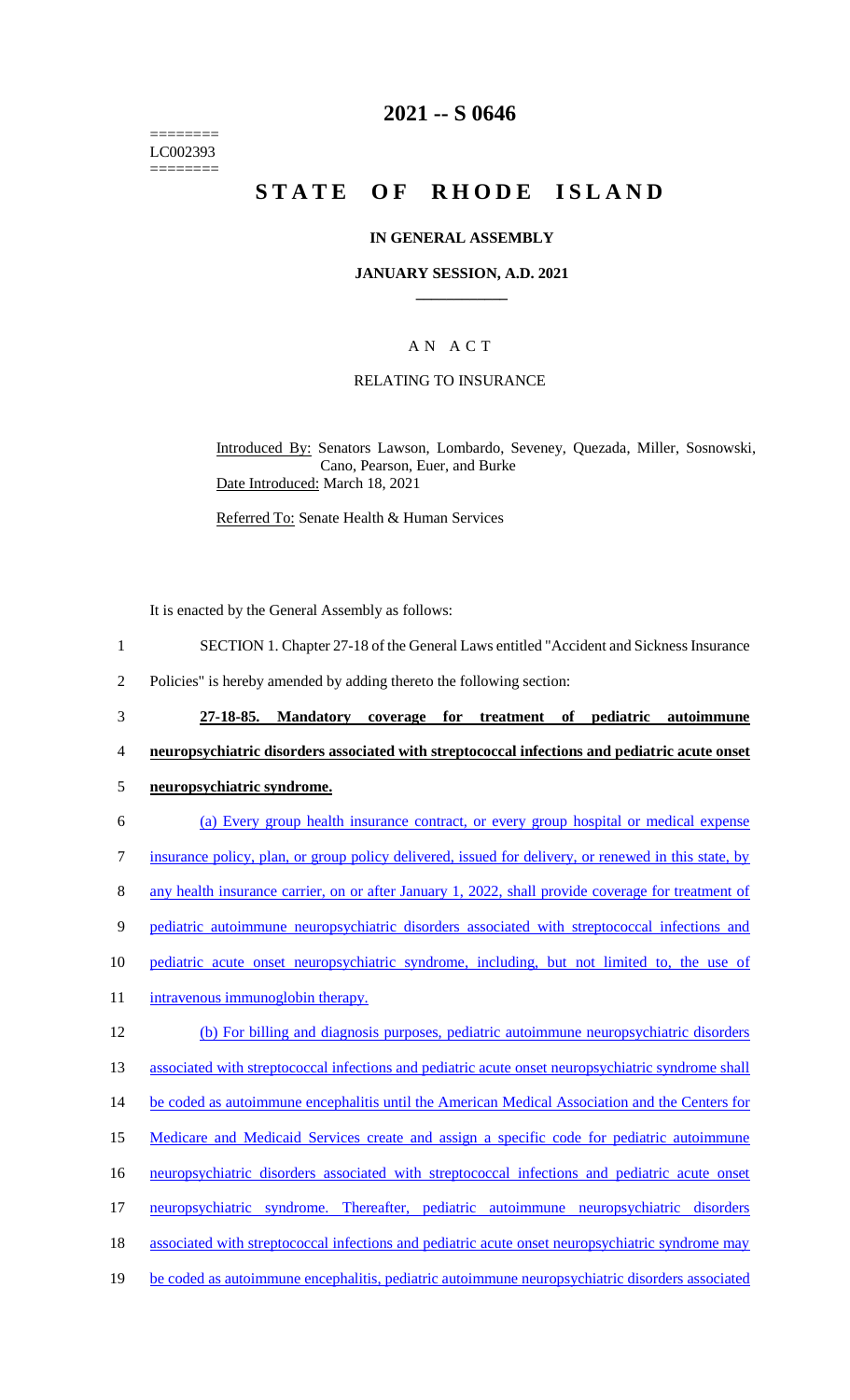1 with streptococcal infections, or pediatric acute onset neuropsychiatric syndrome.

 (c) The health care benefits outlined in this section apply only to services delivered within the state of Rhode Island; provided, that all health insurance carriers shall be required to provide coverage for those benefits mandated by this section outside of the state of Rhode Island where it 5 can be established through a pre-authorization process that the required services are not available in the state of Rhode Island from a provider in the health insurance carrier's network. (d) If, at any time, the secretary of the United States Department of Health and Human

Services, or its successor agency, promulgates rules or regulations to be published in the federal

register or publishes a comment in the federal register or issues an opinion, guidance, or other

- action that would require the state, pursuant to any provision of the Patient Protection and
- 11 Affordable Care Act (Pub. L. 111-148), including, but not limited to, 42 U.S.C. 18031 (d)(3)(B) or
- 12 any successor provision, to defray the cost of any coverage for pediatric autoimmune

13 neuropsychiatric disorders associated with streptococcal infections and pediatric acute onset

14 neuropsychiatric syndrome outlined in this section, then the requirement that an insurer cover

pediatric autoimmune neuropsychiatric disorders associated with streptococcal infections and

pediatric acute onset neuropsychiatric syndrome is inoperative other than any such coverage

- 17 authorized under § 1902 of the Social Security Act, (42 U.S.C. 1396a), and the state shall not
- assume any obligation for the cost of coverage for pediatric autoimmune neuropsychiatric disorders
- 19 associated with streptococcal infections and pediatric acute onset neuropsychiatric syndrome
- SECTION 2. Chapter 27-19 of the General Laws entitled "Nonprofit Hospital Service Corporations" is hereby amended by adding thereto the following section:
- **27-19-77. Mandatory coverage for treatment of pediatric autoimmune neuropsychiatric disorders associated with streptococcal infections and pediatric acute onset neuropsychiatric syndrome.**
- (a) Every group health insurance contract, or every group hospital or medical expense insurance policy, plan, or group policy delivered, issued for delivery, or renewed in this state, by any health insurance carrier, on or after January 1, 2022, shall provide coverage for treatment of pediatric autoimmune neuropsychiatric disorders associated with streptococcal infections and 29 pediatric acute onset neuropsychiatric syndrome, including, but not limited to, the use of intravenous immunoglobin therapy. (b) For billing and diagnosis purposes, pediatric autoimmune neuropsychiatric disorders associated with streptococcal infections and pediatric acute onset neuropsychiatric syndrome shall
- be coded as autoimmune encephalitis until the American Medical Association and the Centers for
- 34 Medicare and Medicaid services create and assign a specific code for pediatric autoimmune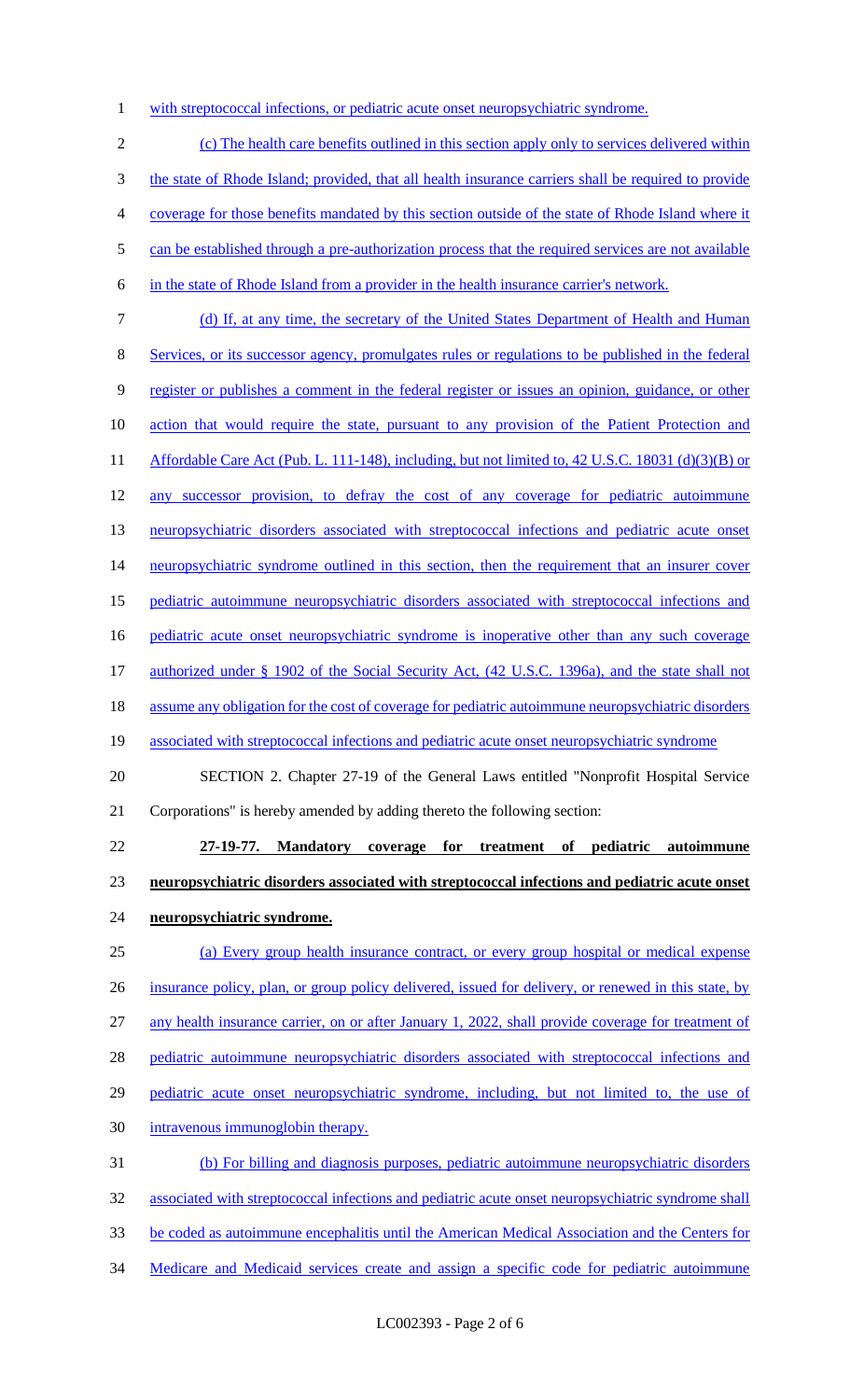neuropsychiatric disorders associated with streptococcal infections and pediatric acute onset neuropsychiatric syndrome. Thereafter, pediatric autoimmune neuropsychiatric disorders 3 associated with streptococcal infections and pediatric acute onset neuropsychiatric syndrome may be coded as autoimmune encephalitis, pediatric autoimmune neuropsychiatric disorders associated

- with streptococcal infections, or pediatric acute onset neuropsychiatric syndrome.
- (c) The health care benefits outlined in this section apply only to services delivered within the state of Rhode Island; provided, that all health insurance carriers shall be required to provide coverage for those benefits mandated by this section outside of the state of Rhode Island where it can be established through a pre-authorization process that the required services are not available 10 in the state of Rhode Island from a provider in the health insurance carrier's network.

11 (d) If, at any time, the secretary of the United States Department of Health and Human 12 Services, or its successor agency, promulgates rules or regulations to be published in the federal 13 register or publishes a comment in the federal register or issues an opinion, guidance, or other 14 action that would require the state, pursuant to any provision of the Patient Protection and Affordable Care Act (Pub. L. 111-148), including, but not limited to, 42 U.S.C. 18031 (d)(3)(B) or 16 any successor provision, to defray the cost of any coverage for pediatric autoimmune 17 neuropsychiatric disorders associated with streptococcal infections and pediatric acute onset neuropsychiatric syndrome outlined in this section, then the requirement that an insurer cover 19 pediatric autoimmune neuropsychiatric disorders associated with streptococcal infections and pediatric acute onset neuropsychiatric syndrome is inoperative other than any such coverage 21 authorized under § 1902 of the Social Security Act, (42 U.S.C. 1396a), and the state shall not assume any obligation for the cost of coverage for pediatric autoimmune neuropsychiatric disorders associated with streptococcal infections and pediatric acute onset neuropsychiatric syndrome. SECTION 3. Chapter 27-20 of the General Laws entitled "Nonprofit Medical Service

- Corporations" is hereby amended by adding thereto the following section:
- 

# **27-20-73. Mandatory coverage for treatment of pediatric autoimmune neuropsychiatric disorders associated with streptococcal infections and pediatric acute onset**

- **neuropsychiatric syndrome.**
- 29 (a) Every group health insurance contract, or every group hospital or medical expense insurance policy, plan, or group policy delivered, issued for delivery, or renewed in this state, by 31 any health insurance carrier, on or after January 1, 2022, shall provide coverage for treatment of pediatric autoimmune neuropsychiatric disorders associated with streptococcal infections and pediatric acute onset neuropsychiatric syndrome, including, but not limited to, the use of intravenous immunoglobin therapy.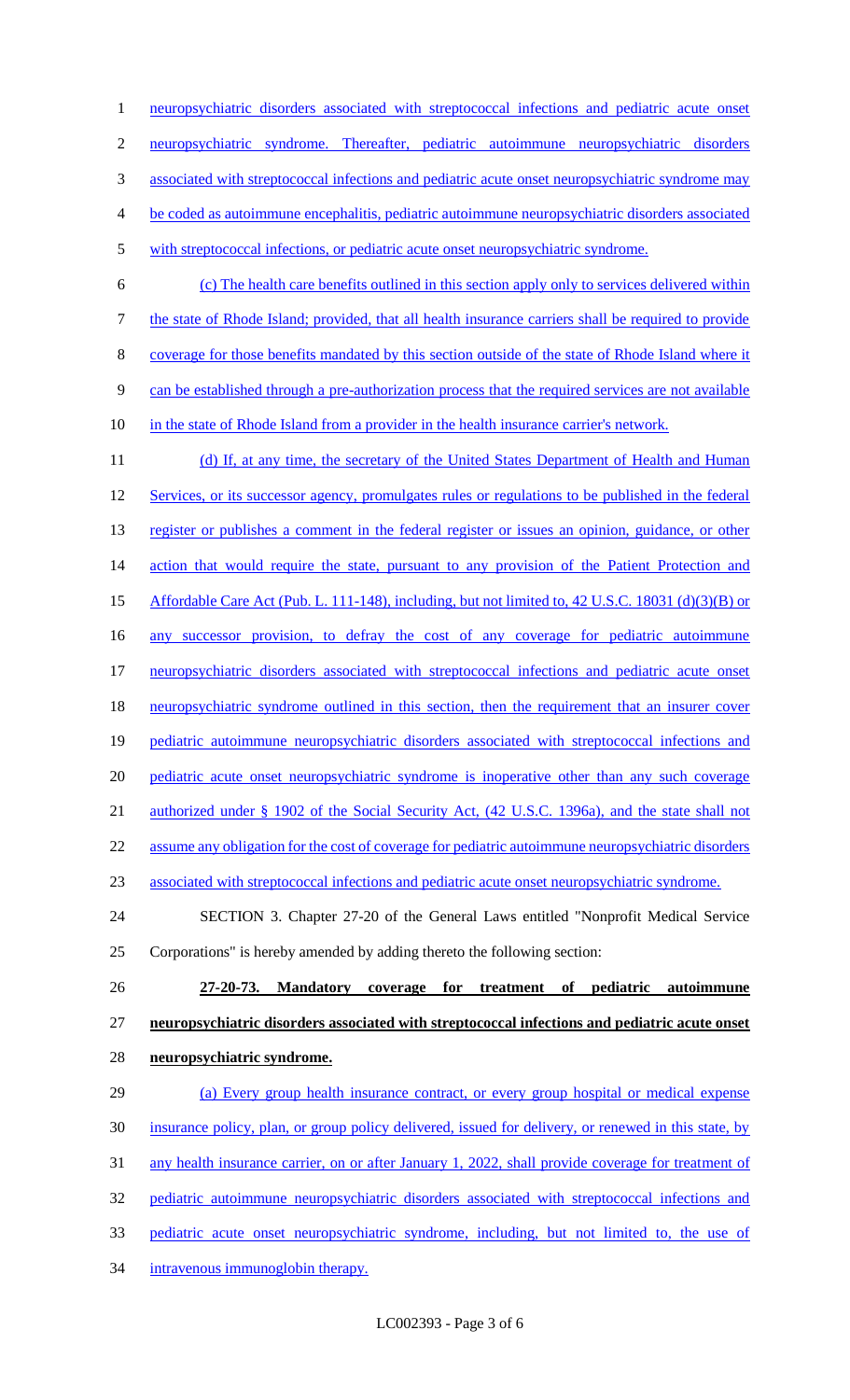(b) For billing and diagnosis purposes, pediatric autoimmune neuropsychiatric disorders associated with streptococcal infections and pediatric acute onset neuropsychiatric syndrome shall be coded as autoimmune encephalitis until the American Medical Association and the Centers for Medicare and Medicaid Services create and assign a specific code for pediatric autoimmune neuropsychiatric disorders associated with streptococcal infections and pediatric acute onset neuropsychiatric syndrome. Thereafter, pediatric autoimmune neuropsychiatric disorders associated with streptococcal infections and pediatric acute onset neuropsychiatric syndrome may be coded as autoimmune encephalitis, pediatric autoimmune neuropsychiatric disorders associated with streptococcal infections, or pediatric acute onset neuropsychiatric syndrome. (c) The health care benefits outlined in this section apply only to services delivered within 11 the state of Rhode Island; provided, that all health insurance carriers shall be required to provide 12 coverage for those benefits mandated by this section outside of the state of Rhode Island where it 13 can be established through a pre-authorization process that the required services are not available 14 in the state of Rhode Island from a provider in the health insurance carrier's network. 15 (d) If, at any time, the secretary of the United States Department of Health and Human 16 Services, or its successor agency, promulgates rules or regulations to be published in the federal register or publishes a comment in the federal register or issues an opinion, guidance, or other 18 action that would require the state, pursuant to any provision of the Patient Protection and Affordable Care Act (Pub. L. 111-148), including, but not limited to, 42 U.S.C. 18031 (d)(3)(B) or 20 any successor provision, to defray the cost of any coverage for pediatric autoimmune neuropsychiatric disorders associated with streptococcal infections and pediatric acute onset 22 neuropsychiatric syndrome outlined in this section, then the requirement that an insurer cover pediatric autoimmune neuropsychiatric disorders associated with streptococcal infections and 24 pediatric acute onset neuropsychiatric syndrome is inoperative other than any such coverage authorized under § 1902 of the Social Security Act, (42 U.S.C. 1396a), and the state shall not assume any obligation for the cost of coverage for pediatric autoimmune neuropsychiatric disorders associated with streptococcal infections and pediatric acute onset neuropsychiatric syndrome. SECTION 4. Chapter 27-41 of the General Laws entitled "Health Maintenance Organizations" is hereby amended by adding thereto the following section: **27-41-90. Mandatory coverage for treatment of pediatric autoimmune neuropsychiatric disorders associated with streptococcal infections and pediatric acute onset neuropsychiatric syndrome.** 

- (a) Every group health insurance contract, or every group hospital or medical expense
- insurance policy, plan, or group policy delivered, issued for delivery, or renewed in this state, by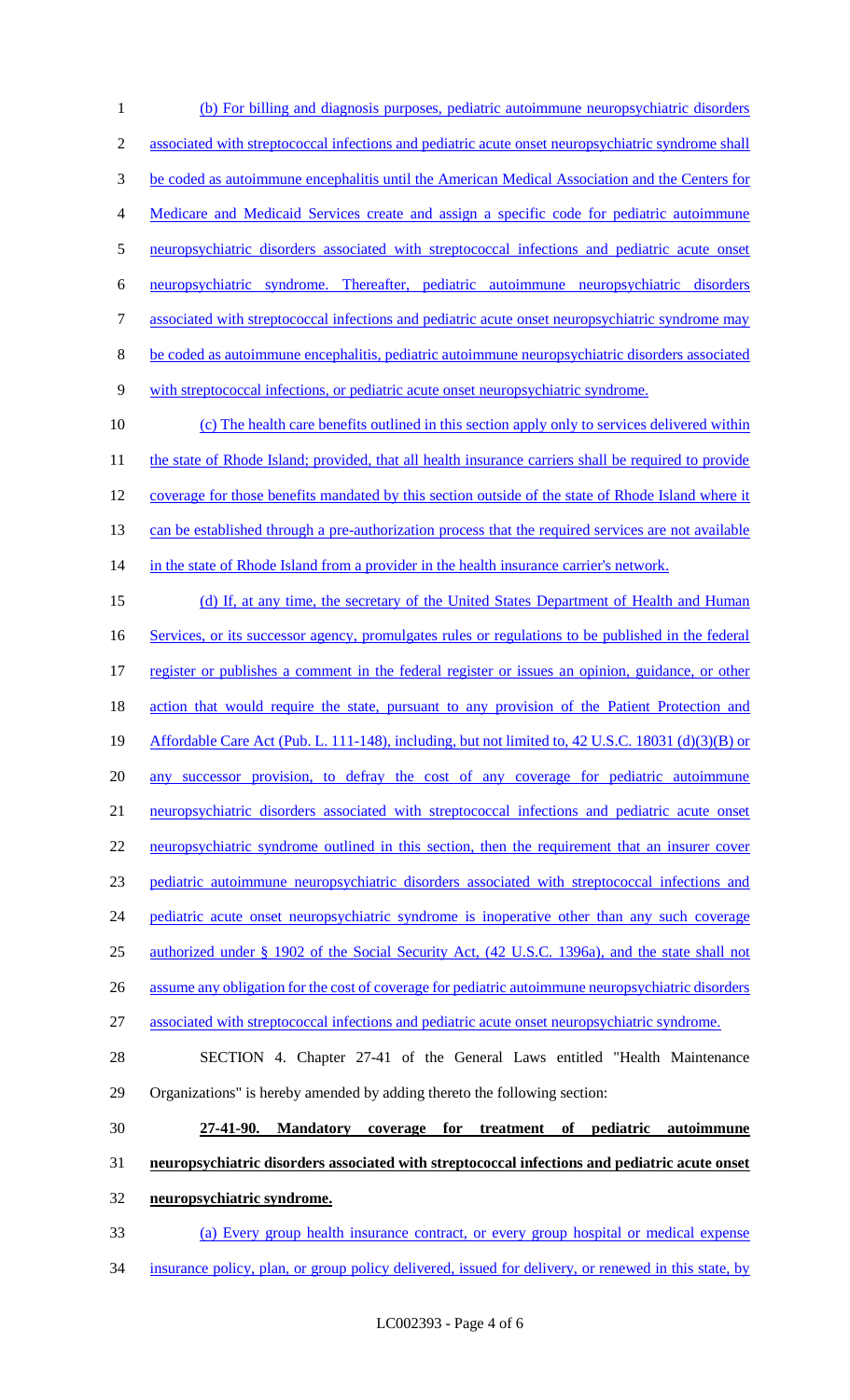1 any health insurance carrier, on or after January 1, 2022, shall provide coverage for treatment of pediatric autoimmune neuropsychiatric disorders associated with streptococcal infections and pediatric acute onset neuropsychiatric syndrome, including, but not limited to, the use of intravenous immunoglobin therapy. (b) For billing and diagnosis purposes, pediatric autoimmune neuropsychiatric disorders

- 6 associated with streptococcal infections and pediatric acute onset neuropsychiatric syndrome shall 7 be coded as autoimmune encephalitis until the American Medical Association and the Centers for 8 Medicare and Medicaid Services create and assign a specific code for pediatric autoimmune 9 neuropsychiatric disorders associated with streptococcal infections and pediatric acute onset 10 neuropsychiatric syndrome. Thereafter, pediatric autoimmune neuropsychiatric disorders 11 associated with streptococcal infections and pediatric acute onset neuropsychiatric syndrome may 12 be coded as autoimmune encephalitis, pediatric autoimmune neuropsychiatric disorders associated
- 13 with streptococcal infections, or pediatric acute onset neuropsychiatric syndrome.

14 (c) The health care benefits outlined in this section apply only to services delivered within 15 the state of Rhode Island; provided, that all health insurance carriers shall be required to provide 16 coverage for those benefits mandated by this section outside of the state of Rhode Island where it 17 can be established through a pre-authorization process that the required services are not available

18 in the state of Rhode Island from a provider in the health insurance carrier's network.

19 (d) If, at any time, the secretary of the United States Department of Health and Human 20 Services, or its successor agency, promulgates rules or regulations to be published in the federal 21 register or publishes a comment in the federal register or issues an opinion, guidance, or other 22 action that would require the state, pursuant to any provision of the Patient Protection and 23 Affordable Care Act (Pub. L. 111-148), including, but not limited to, 42 U.S.C. 18031 (d)(3)(B) or 24 any successor provision, to defray the cost of any coverage for pediatric autoimmune 25 neuropsychiatric disorders associated with streptococcal infections and pediatric acute onset 26 neuropsychiatric syndrome outlined in this section, then the requirement that an insurer cover 27 pediatric autoimmune neuropsychiatric disorders associated with streptococcal infections and 28 pediatric acute onset neuropsychiatric syndrome is inoperative other than any such coverage 29 authorized under § 1902 of the Social Security Act, (42 U.S.C. 1396a), and the state shall not 30 assume any obligation for the cost of coverage for pediatric autoimmune neuropsychiatric disorders 31 associated with streptococcal infections and pediatric acute onset neuropsychiatric syndrome.

========

32 SECTION 5. This act shall take effect upon passage.

LC002393 ========